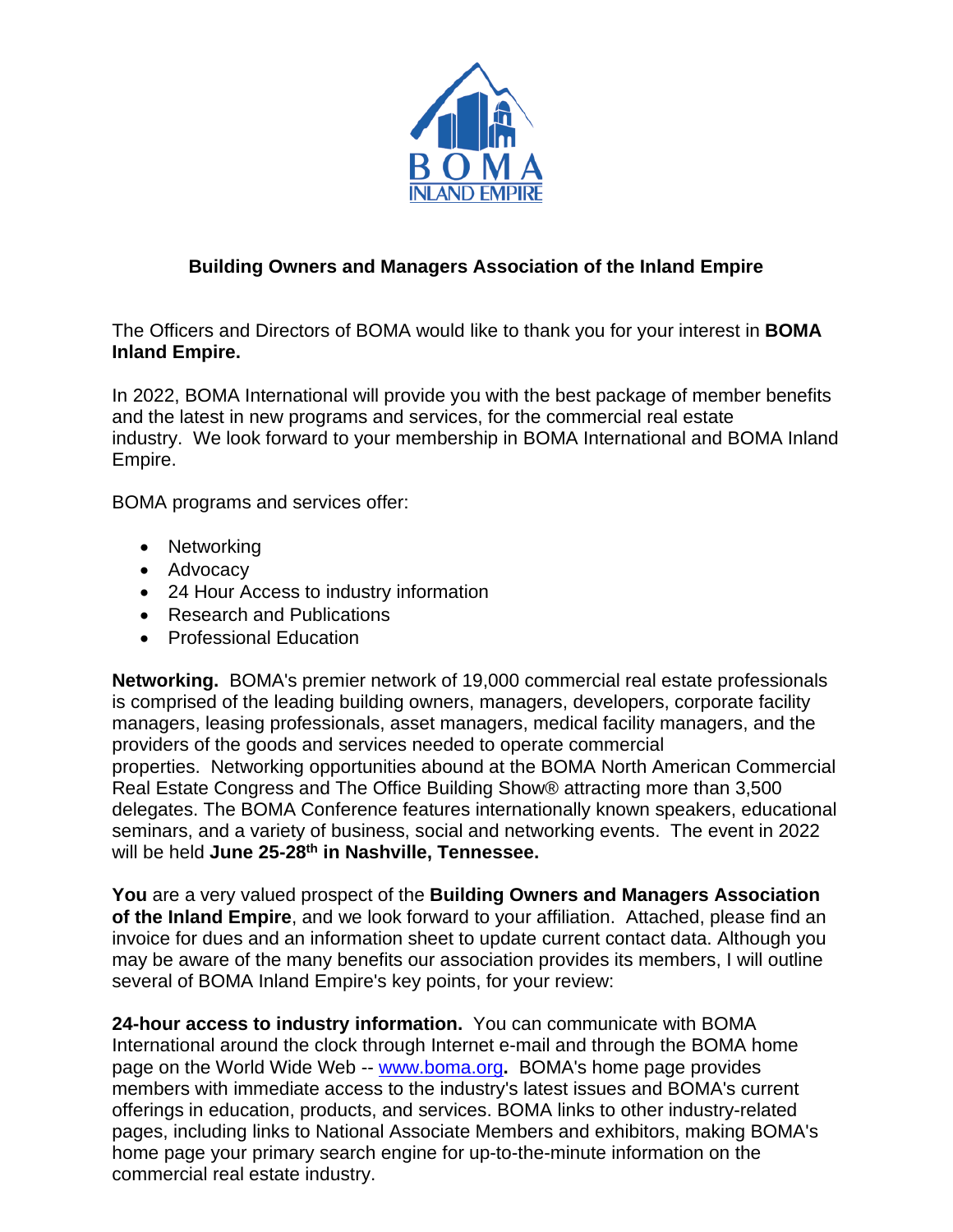**Professional Education.** BOMA provides the best professional education on cuttingedge topics that affect day-to-day operations. Find out more about BOMA's new eseminar and our upcoming seminars, educational programs and the North American Real Estate Congress by visiting [www.bomaconvention.org](http://www.bomaconvention.org/) or contacting the meetings department at (202) 326-6331.

**Research and Publications.** Comprehensive industry-wide research reports, data, and publications provide you with the necessary information to manage your operation efficiently.

**Advocacy.** BOMA continues to lead the industry as the voice for commercial real estate before Congress, regulatory bodies, state and local government. BOMA members are kept up-to-date on the latest information through BOMA's biweekly newsletter, "Currents;" quarterly codes update, "Up To Code"; BOMA's monthly BOMA.org magazine; and "Real e-State Newsletter."

**BOMA Inland Empire** provides an outstanding value for its members. We have served the commercial building industry since 1985 by acting as a clearinghouse of information and education for its members locally, regionally and nationally. Additionally, BOMA Inland Empire effectively represents your interests through **BOMA California** before every level of government and our public policy initiatives have helped the commercial real estate industry avoid unnecessary regulatory fees, construction costs and other mandates.

**BOMA's** newsletters, special industry reports, website, and annual membership directory are benefits, which help our members "stay in touch." In today's business climate, competent management of real estate assets significantly adds to property values. BOMA Inland Empire helps in this endeavor more than any other organization with its International **BOMI INSTITUTE** educational programs - **www.bomi.org**, networking events and the Annual Charity Golf Classic

Finally, **BOMA Inland Empire** provides additional opportunities for every member through participation in our committees and programs. This volunteer involvement is the key to our association's success and is crucial in helping members network and educate themselves on new issues, technologies and challenges.

We appreciate your interest and look forward to hearing from you. Please contact us if you have any questions or would like additional information.

Sincerely, Sincerely, Sincerely, Sincerely, Sincerely, Best regards, *Dalida Silverman Kristine Linnens* Dalida Silverman New York Charles Kristine Linnens BOMA Inland Empire President Association Executive

BOMA Inland Empire 5225 Canyon Crest Dr., Ste 71-440 Riverside, CA 92507 Director@BOMAIE.org (909) 825-2000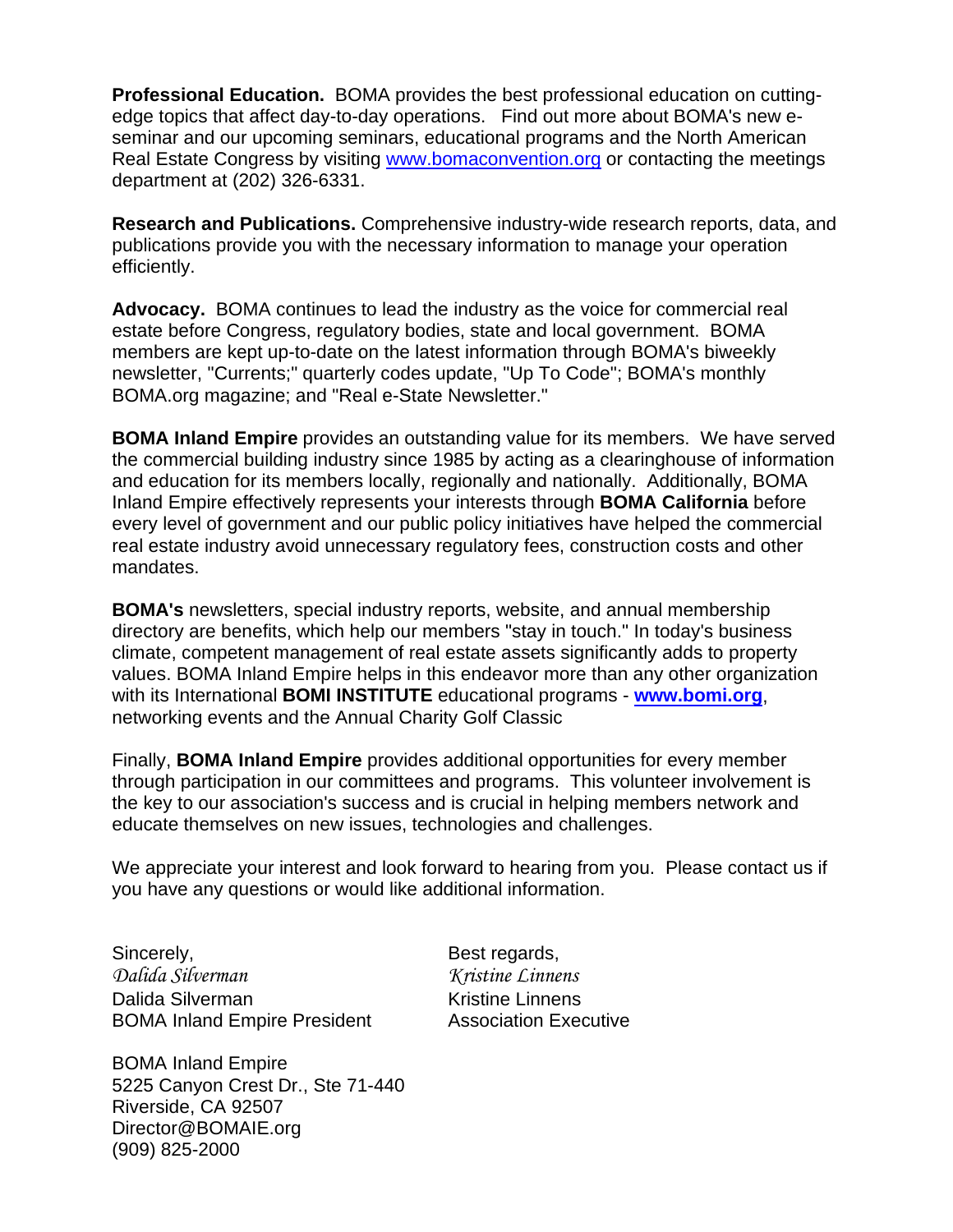

## *MEMBERSHIP APPLICATION – 2022*

| Check for membership designation: __ Principal Member __ Associate Member                                                                                                                                                            |
|--------------------------------------------------------------------------------------------------------------------------------------------------------------------------------------------------------------------------------------|
|                                                                                                                                                                                                                                      |
| <b>Last</b><br>First<br>Please Print                                                                                                                                                                                                 |
|                                                                                                                                                                                                                                      |
|                                                                                                                                                                                                                                      |
|                                                                                                                                                                                                                                      |
|                                                                                                                                                                                                                                      |
| Type of Business: <u>contract the contract of the set of the set of the set of the set of the set of the set of the set of the set of the set of the set of the set of the set of the set of the set of the set of the set of th</u> |
|                                                                                                                                                                                                                                      |
|                                                                                                                                                                                                                                      |
|                                                                                                                                                                                                                                      |
|                                                                                                                                                                                                                                      |
| Trade categories. Please choose only one.                                                                                                                                                                                            |
| Principal Members: Property Manager Attorney Insurance Consulting Interior Design Architectural Accounting                                                                                                                           |
| Associate Members: Maintenance Carpet Cleaning Janitorial Services and/or Supplies Plumbing                                                                                                                                          |
| Courier Service Electrical/Lighting Service HVAC/Temperature Control Energy Management                                                                                                                                               |
| Furniture Rental Damage Restoration Fire Monitoring General Contractor Locksmith Hauling                                                                                                                                             |
| Blind Services Landscaping/Tree Trimming Painting/Wall Coverings Lot Sweeping Pest Control                                                                                                                                           |
| Pressure Washing/Steam Cleaning Security Window Cleaning Other __________________                                                                                                                                                    |

I hereby request membership in the Building Owners and Managers Association

\_\_\_\_\_\_\_\_\_\_\_\_\_\_\_\_\_\_\_\_\_\_\_\_\_\_\_\_\_\_\_\_\_\_\_\_\_\_\_\_\_\_\_\_\_\_\_\_\_\_\_\_\_\_\_\_\_\_\_\_\_\_\_\_\_\_\_\_\_\_\_\_\_\_\_\_\_\_

#### Applicant Signature **Date of Application**

*NOTE: Dues payments are deductible for federal income tax purposes as an ordinary and necessary business expense. Contributions or gifts to BOMA are not deductible as charitable donations.*

BOMA/Inland Empire (Federal I.D. #33-0390691) 5225 Canyon Crest Dr., Ste. 71-440 Riverside, CA 92507 [Director@BOMAie.org](mailto:Director@BOMAie.org) Telephone: (909) 825-2000

For Office Use Only:

| Date received: Inland Empire | International |
|------------------------------|---------------|
| Amount paid: Inland Empire   | International |
| Date entered: Inland Empire_ | International |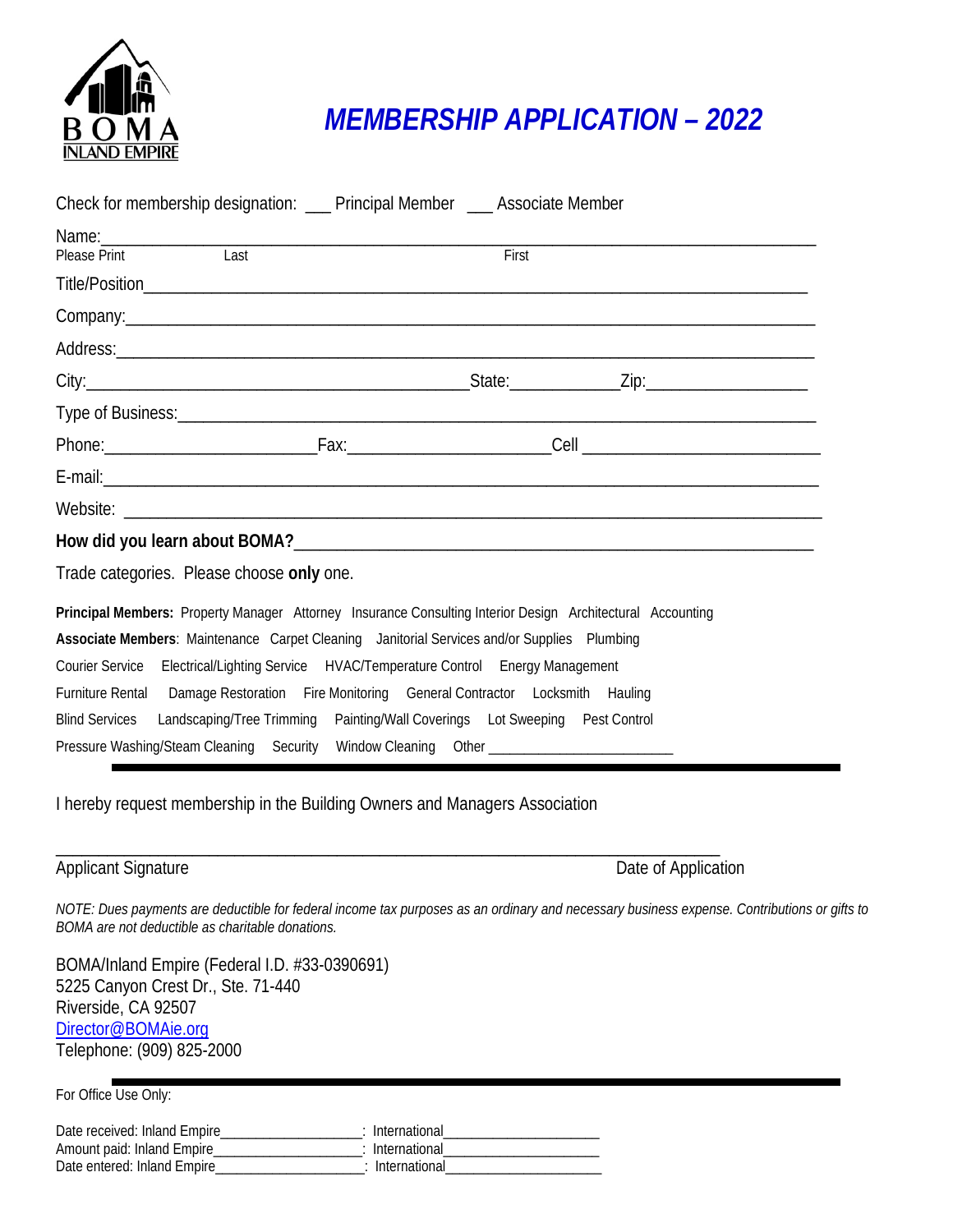

### *MEMBERSHIP DUES – 2022*

| BOMA Inland Empire dues for 2022 are \$795 per year.                                                                                                                                    |          |
|-----------------------------------------------------------------------------------------------------------------------------------------------------------------------------------------|----------|
| <b>Principal Members:</b><br>(Property Manager; Interior Design; Consulting, Insurance, Architectural, Accounting, Attorney)                                                            |          |
| OPTION #1 - Sign up one (1) Principal Member                                                                                                                                            | \$795.00 |
|                                                                                                                                                                                         |          |
| *If you would like the additional member to be included in the International roster, the dues will remain at the additional member<br>cost of \$425.                                    |          |
| Cost to add an Additional member to membership (each)                                                                                                                                   | \$495.00 |
| <b>Additional Member:</b>                                                                                                                                                               |          |
| <b>Associate Members:</b>                                                                                                                                                               |          |
| OPTION #2 - Sign up one (1) Vendor Member                                                                                                                                               | \$795.00 |
| <b>PAC</b> (Political Action Committee) Contribution - Optional<br>Political contributions are not tax deductible for income tax purposes. FPPC #911607                                 | \$25.00  |
| <b>TOTAL ENCLOSED</b>                                                                                                                                                                   | \$       |
| As a result of changes adopted as part of the Tax Reform Act of 1993, 4.55% of your dues payment to BOMA is not deductible by members as an ordinary and<br>necessary business expense. |          |
| PLEASE REMIT YOUR CHECK OR CREDIT CARD AND COPY OF INVOICE TO:<br>BOMA Inland Empire (Federal I.D. #33-0390691)<br>5225 Canyon Crest Dr., Ste. 71-440<br>Riverside, CA 92507            |          |
| Director@BOMAie.org<br><b>Master Card or Visa</b>                                                                                                                                       |          |
| Telephone: (909) 825-2000<br>Expiration Date                                                                                                                                            |          |
|                                                                                                                                                                                         |          |

**THANK YOU FOR YOUR CONTINUING SUPPORT!**